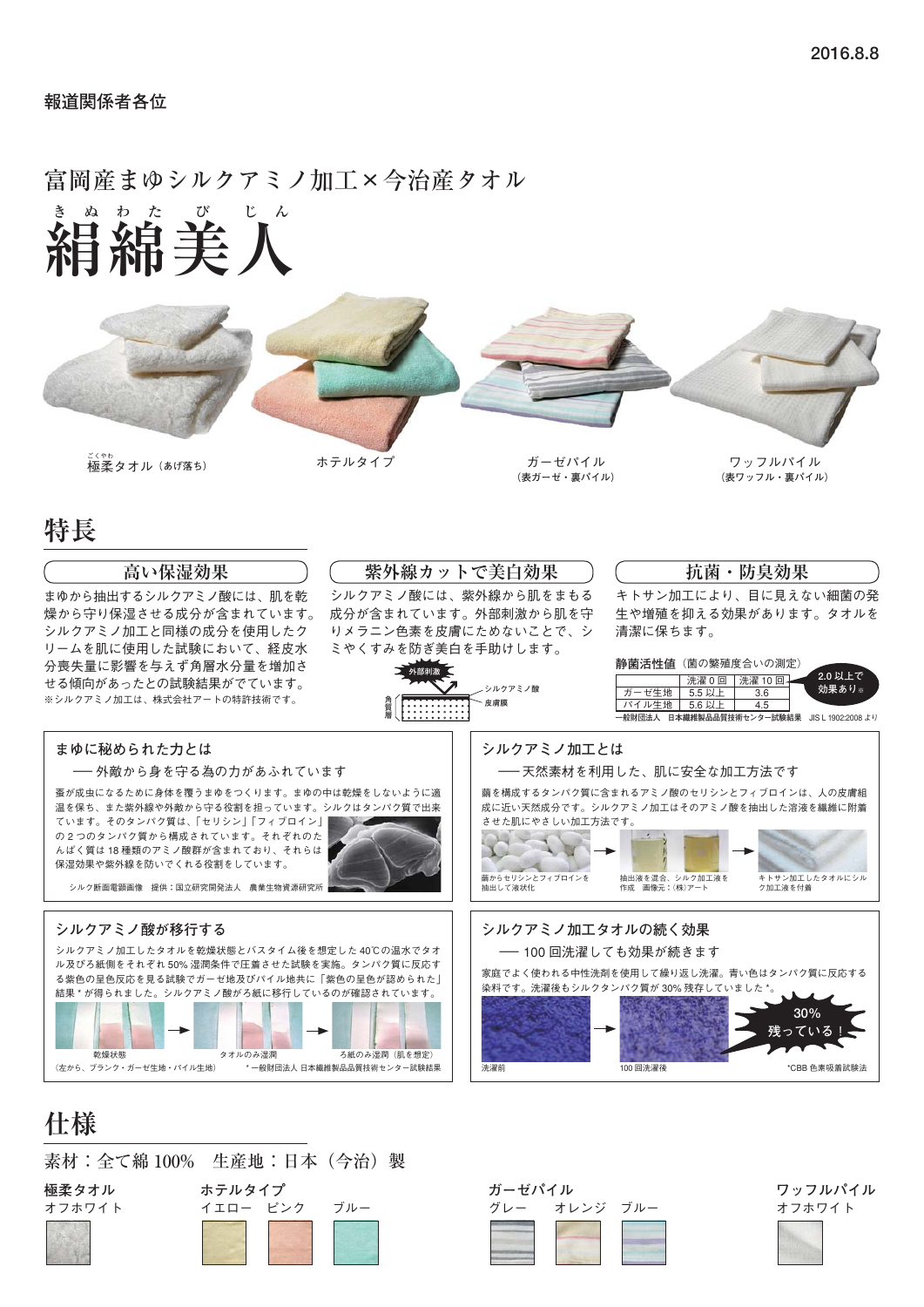



ホテルタイプ(ピンク)

**バスドレス**

極柔タオル ホテルタイプ ガーゼパイル フリーサイズ 着丈約 95cm(胸元のギャザーから約 80cm) ※胸元はゴムで伸び縮み ※身長 160cm で膝丈程度



ガーゼパイル

**ヘアターバン**

極柔タオル ホテルタイプ ガーゼパイル フリーサイズ 高さ約 10 ×幅約 21cm ※全体がゴムで伸び縮み



ホテルタイプ ワッフルパイル

ホテルタイプ ホリコ ホワイ マークス こうしょう かんこうしょう ホテルタイプ 約 27 × 24cm



ホテルタイプ ガーゼパイル ワッフルパイル 約 24 × 17cm

## **価格**

|         | ウォッシュタオル  フェイスタオル |     |      |       |       | バスタオル |        | バスドレス |       | ヘアターバン |     | フェイスマスク                                                                             |     | バスミトン |
|---------|-------------------|-----|------|-------|-------|-------|--------|-------|-------|--------|-----|-------------------------------------------------------------------------------------|-----|-------|
|         |                   |     |      |       |       |       |        |       |       |        |     | 税抜(円) 税込(円) 税抜(円) 税込(円) 税抜(円) 税込(円) 税抜(円) 税込(円) 税抜(円) 税法(円) 税抜(円) 税込(円) 税込(円) 税込(円) |     |       |
| 極柔タオル   | 500               | 540 | .000 | .0801 | 3.000 | 3.240 | 8.000  | 8.640 | .0001 | 1.080  |     |                                                                                     |     |       |
| ホテルタイプ  | 500               | 540 | .000 | .0801 | 3.000 | 3.240 | 8,000  | 8.640 | .0001 | 080,1  | 600 | 648                                                                                 | 600 | 648   |
| ガーゼパイル  | 400               | 432 | 800l | 864   | 2.500 | 2.700 | 000۱.' | 7.560 | 800   | 864    |     |                                                                                     | 500 | 540   |
| ワッフルパイル | 400               | 432 | 800l | 864   | 2,500 | 2,700 |        |       |       |        | 500 | 540                                                                                 | 500 | 540   |

#### **会社紹介**

| 社名    | 株式会社 丸山タオル         | 業種     | タオル製造業 タオル・Tシャツプリント加工                                           |  |  |  |  |
|-------|--------------------|--------|-----------------------------------------------------------------|--|--|--|--|
| 代表取締役 | 丸山要                | 製品品目   | バスタオル、フェイスタオル、ウォッシュタオル、マフラータオル、                                 |  |  |  |  |
|       | 愛媛県今治市東鳥生町3丁目1番48号 |        | スポーツタオル、バッグ、ファッション小物の縫製品等                                       |  |  |  |  |
| 本社所在地 | 電話 0898-23-0403    |        | 【タオル織機 16台】トヨタスルーザー織機 6台 レピア織機 2台                               |  |  |  |  |
| 創業    | 昭和41年12月           | 設備     | トヨタエアージェット織機 8台(全台総吊りジャガード仕様)<br>撚糸設備、縫製ミシン、シルクスクリーンプリント機、製版設備、 |  |  |  |  |
| 設立    | 昭和59年4月11日         |        | 染色後加工設備、昇華転写設備、検針機、自動乾燥機他                                       |  |  |  |  |
| 資本金   | 9.570万円            | 販売先    | 全国タオル卸商店 百貨店 広告代理店<br>その他                                       |  |  |  |  |
| 従業員   | 52名                | 主要取引銀行 | 伊予銀行 中浜支店 愛媛銀行 今治支店                                             |  |  |  |  |

#### **お問い合わせ**

10:00 ~ 17:00(土日祝日を除く) 株式会社 丸山タオル 東京営業所 TEL:03-5823-4466

〒 101-0025 東京都千代田区神田佐久間町 3-6 MAKE IT ビル 1F FAX:03-5823-4467 MAIL:ms-factory@maruyamatowel.co.jp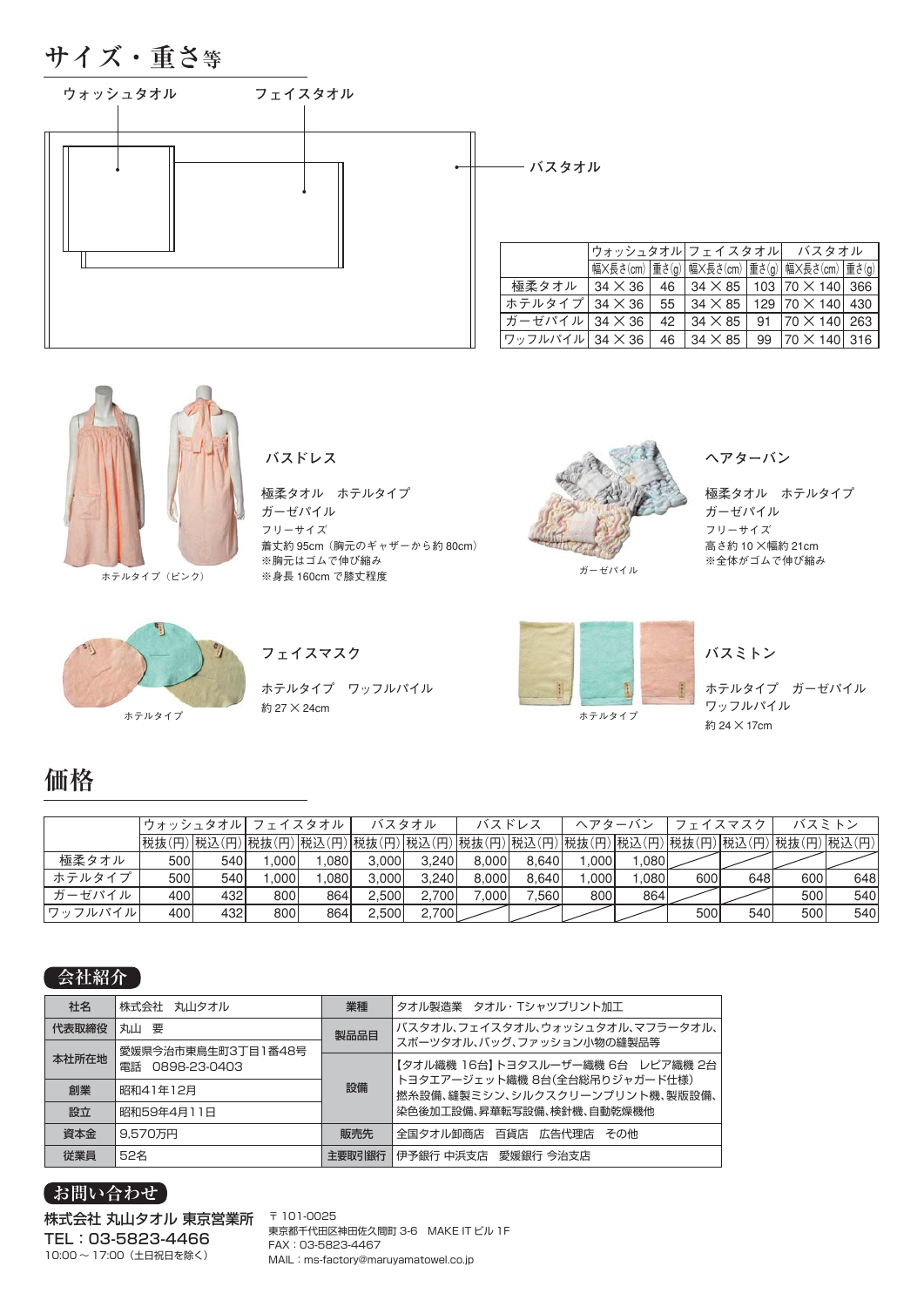Silk amino processing from cocoons produced in Tomioka  $\times$  Towels made in Imabari

# **The "Kinuwata Bijin" towel**



### **Features**

#### ○ Strong moisturizing effect

Silk amino acid extracted from the cocoon contains moisturizing ingredients that protect the skin from dryness. In experiments where cream made from ingredients that are similar to silk amino processing were applied to the skin, results showed that water content in the stratum corneum tended to increase without having an impact on the volume of transdermal water loss. \*Silk amino processing is a patented technology of ART JAPAN Co., Ltd.

#### $\bigcirc$  Cuts out UV for whitening effect

The silk amino acid contains ingredients that protect the skin from ultraviolet rays. Since the skin is protected from external stimulus, melanin pigments do not collect in the skin, preventing spots and dullness, and helps whiten the skin.

#### ○ Antibacterial and deodorizing effect

Chitosan processing has the effect of preventing the generation of invisible bacteria and suppressing bacteria growth. This helps to keep the towels clean.

- Ultra-soft towel (up-down weave) / Hotel type / Gauze pile / Waffle pile  $\bigcirc$  Four types of textiles to cater to different preferences
- Ultra-soft towel: 1 type / Hotel type: 3 types / Gauze pile: 3 types / Waffle pile: 1 type  $\circlearrowright$  Wide variation of colors that can be selected according to use

#### **What is silk amino processing?**

the cocoon and liquefying it.



solution. Image source: ART JAPAN Co., Ltd. solution.



**Bacteriostatic activity value** (measurement of the extent of bacteria growth)

|              |               | Laundered 0 times   Laundered 10 times | Effective when the        |
|--------------|---------------|----------------------------------------|---------------------------|
| Gauze fabric | 5.5 or higher | 3.6                                    | value is 2.0 or higher*   |
| Pile fabric  | 5.6 or higher | 4.5                                    | *Based on JIS L 1902:2008 |

**Results of experiments conducted by the Japan Textile Products Quality and Technology Center**